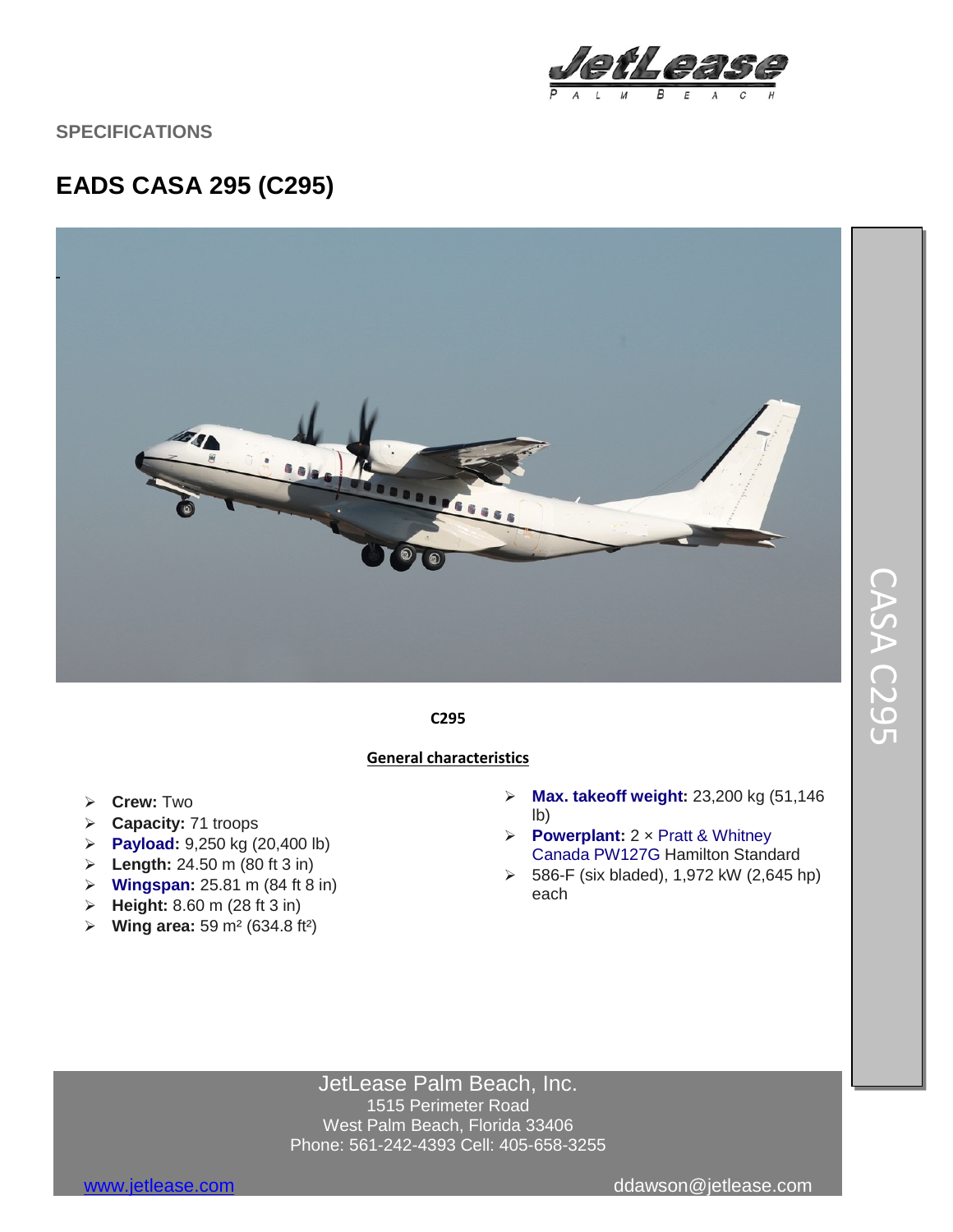

**SPECIFICATIONS**

# **EADS CASA 295 (C295)**

#### **Performance**

- **[Maximum speed:](https://en.wikipedia.org/wiki/V_speeds%23Regulatory_V-speeds)** 576 km/h (311 knots, 358 mph)
- **[Cruise speed:](https://en.wikipedia.org/wiki/V_speeds%23Vc)** 480 km/h (260 knots, 300 mph)
- **[Range:](https://en.wikipedia.org/wiki/Range_(aeronautics))** with 3,000 kg (6,600 lb) payload, 4,600 km (2,500 nmi / 2,875 mi); (with 6,000 kg (13,200 lb) payload, 3,700 km (2,000 nmi / 2,300 mi))
- **Range with max 9,250 kg (20,400 lb) payload:** 1,300 km (700 nmi / 805 mi)
- **Ferry range:** 5,400 km (2,900 nmi / 3,335 mi)
- **[Service ceiling:](https://en.wikipedia.org/wiki/Ceiling_(aeronautics))** 9,100 m (30,000 ft)
- **Takeoff run:** 670 m (2,200 ft)
- **Landing run:** 320 m (1,050 ft)

### JetLease Palm Beach, Inc. 1515 Perimeter Road West Palm Beach, Florida 33406 Phone: 561-242-4393 Cell: 405-658-3255

[www.jetlease.com](http://www.jetlease.com/) ddawson@jetlease.com